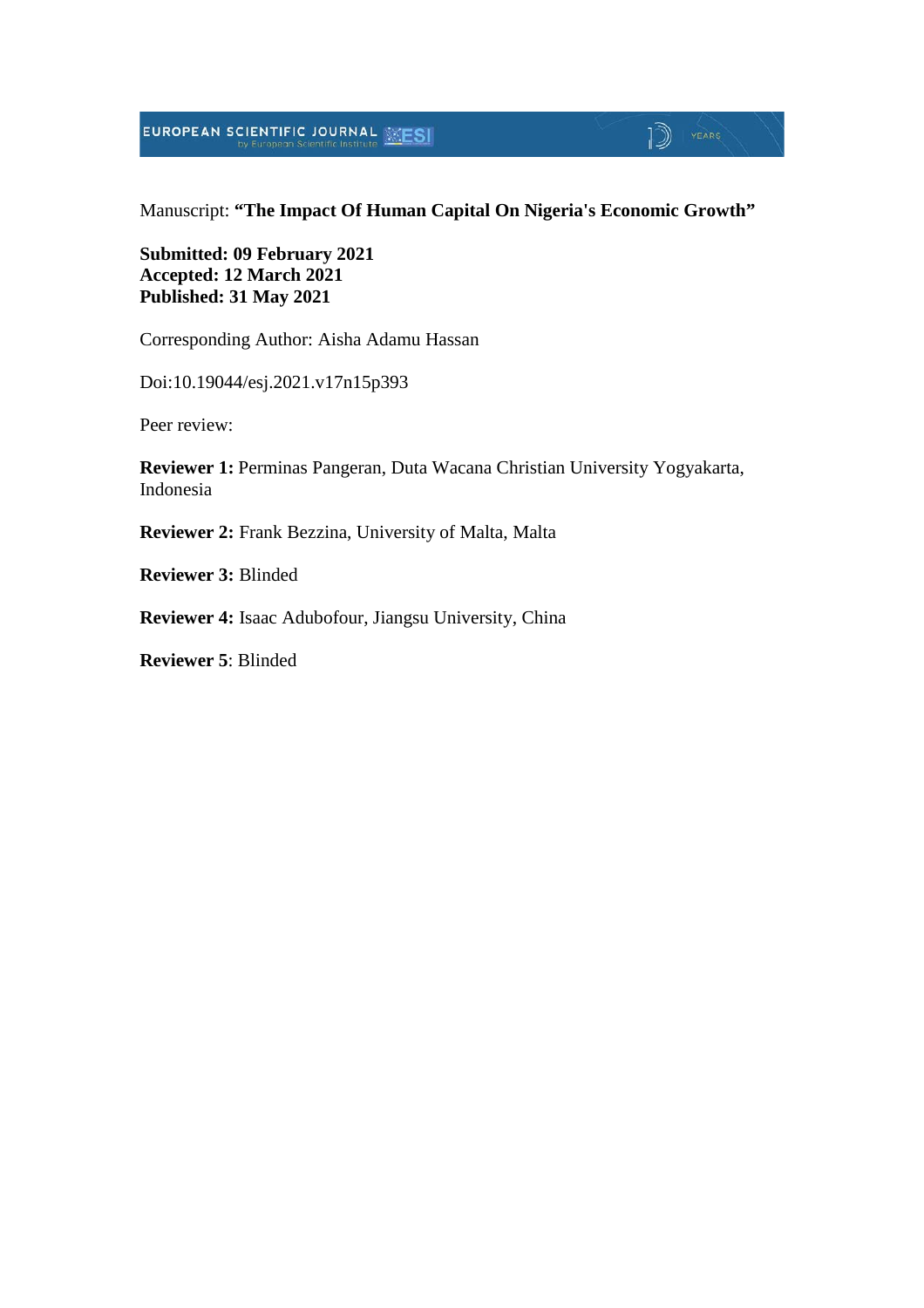# **ESJ** *Manuscript Evaluation Form 2021*

This form is designed to summarize the manuscript peer review that you have completed and to ensure that you have considered all appropriate criteria in your review. Your review should provide a clear statement, to the authors and editors, of the modifications necessary before the paper can be published or the specific reasons for rejection.

Please respond within the appointed time so that we can give the authors timely responses and feedback.

NOTE: ESJ promotes peer review procedure based on scientific validity and technical quality of the paper (not perceived the impact). You are also not required to do proofreading of the paper. It could be recommended as part of the revision. *ESJ editorial office would like to express its special gratitude for your time and efforts. Our editorial team is a substantial reason that stands ESJ out from the crowd!* 

Date Manuscript Received: <br>  $\begin{array}{c} \hline \text{Date Review Report Submitted:} \end{array}$ 

Manuscript Title: **Assessing The Impact Of Human Capital On Economic Growth Of Nigeria**

ESJ Manuscript Number: 77.02.2021

You agree your name is revealed to the author of the paper: No

You approve, your name as a reviewer of this paper, is available in the "review history" of the paper: Yes

You approve, this review report is available in the "review history" of the paper: Yes

#### **Evaluation Criteria:**

**Please give each evaluation item a numeric rating on a 5-point scale, along with a thorough explanation for each point rating.**

| <i><b>Questions</b></i>                                                                              | <b>Rating Result</b><br>$[Poor]$ 1-5<br>[Excellent] |
|------------------------------------------------------------------------------------------------------|-----------------------------------------------------|
| 1. The title is clear and it is adequate to the content of the<br>article.                           | 4                                                   |
| The title is quite clear and is in accordance with the contents of the article                       |                                                     |
| 2. The abstract clearly presents objects, methods and<br>results.                                    | 4                                                   |
| Abstract is in accordance with the expected standards, including objectives,<br>methods, and results |                                                     |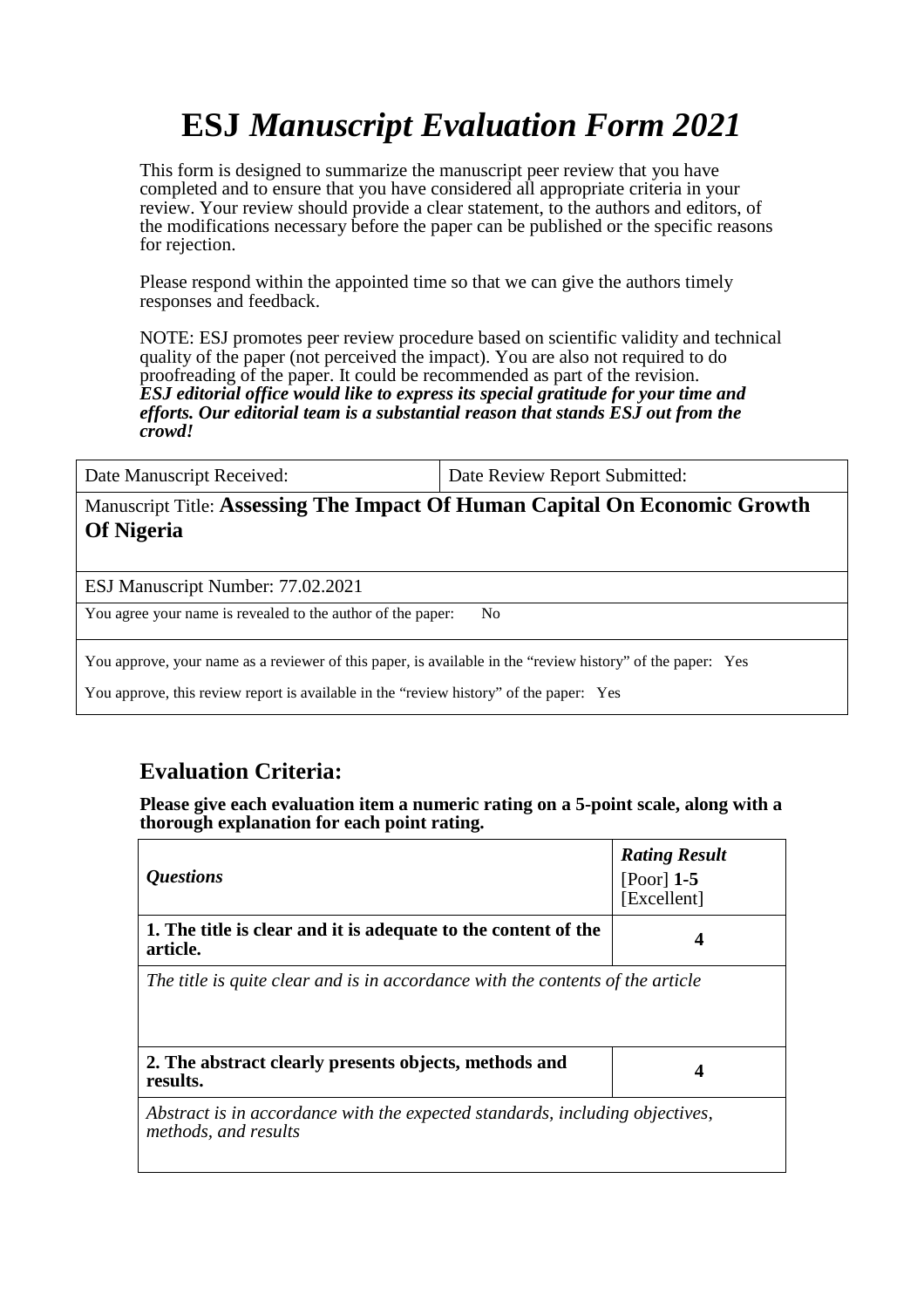| 3. There are few grammatical errors and spelling<br>mistakes in this article.                                                                                                                                                                                                                | 3                    |  |
|----------------------------------------------------------------------------------------------------------------------------------------------------------------------------------------------------------------------------------------------------------------------------------------------|----------------------|--|
| Needs to fix a few typing errors, for example, on the title written "assesing" and so<br>on.                                                                                                                                                                                                 |                      |  |
| 4. The study methods are explained clearly.                                                                                                                                                                                                                                                  | $\blacktriangleleft$ |  |
| Data analysis using ARDL model. This model is statistically a significant tool of<br>econometric analysis and has advantageous over other techniques of analysis<br>because it can accommodate small sample size. Also already discussed the short<br>term and long term balance seen in ERM |                      |  |
| 5. The results are clear and do not contain errors.                                                                                                                                                                                                                                          | 4                    |  |
| The results are quite clear and the discussion of the results is quite in-depth                                                                                                                                                                                                              |                      |  |
| 6. The conclusions or summary are accurate and<br>supported by the content.                                                                                                                                                                                                                  | 4                    |  |
| The conclusion answers the research objectives and is supported by the results of<br>the analysis and discussion                                                                                                                                                                             |                      |  |
| 7. The references are comprehensive and appropriate.                                                                                                                                                                                                                                         | 3                    |  |
| References should need updating                                                                                                                                                                                                                                                              |                      |  |

### **Overall Recommendation** (mark an X with your recommendation):

| Accepted, no revision needed               |  |
|--------------------------------------------|--|
| Accepted, minor revision needed            |  |
| Return for major revision and resubmission |  |
| Reject                                     |  |

## **Comments and Suggestions to the Author(s):**

Just as a suggestion, the title should be "The Impact of Human Capital on Nigeria's Economic Growth".

|  | <b>EUROPEAN SCIENTIFIC JOURNAL SESI</b> | YEARS |
|--|-----------------------------------------|-------|
|--|-----------------------------------------|-------|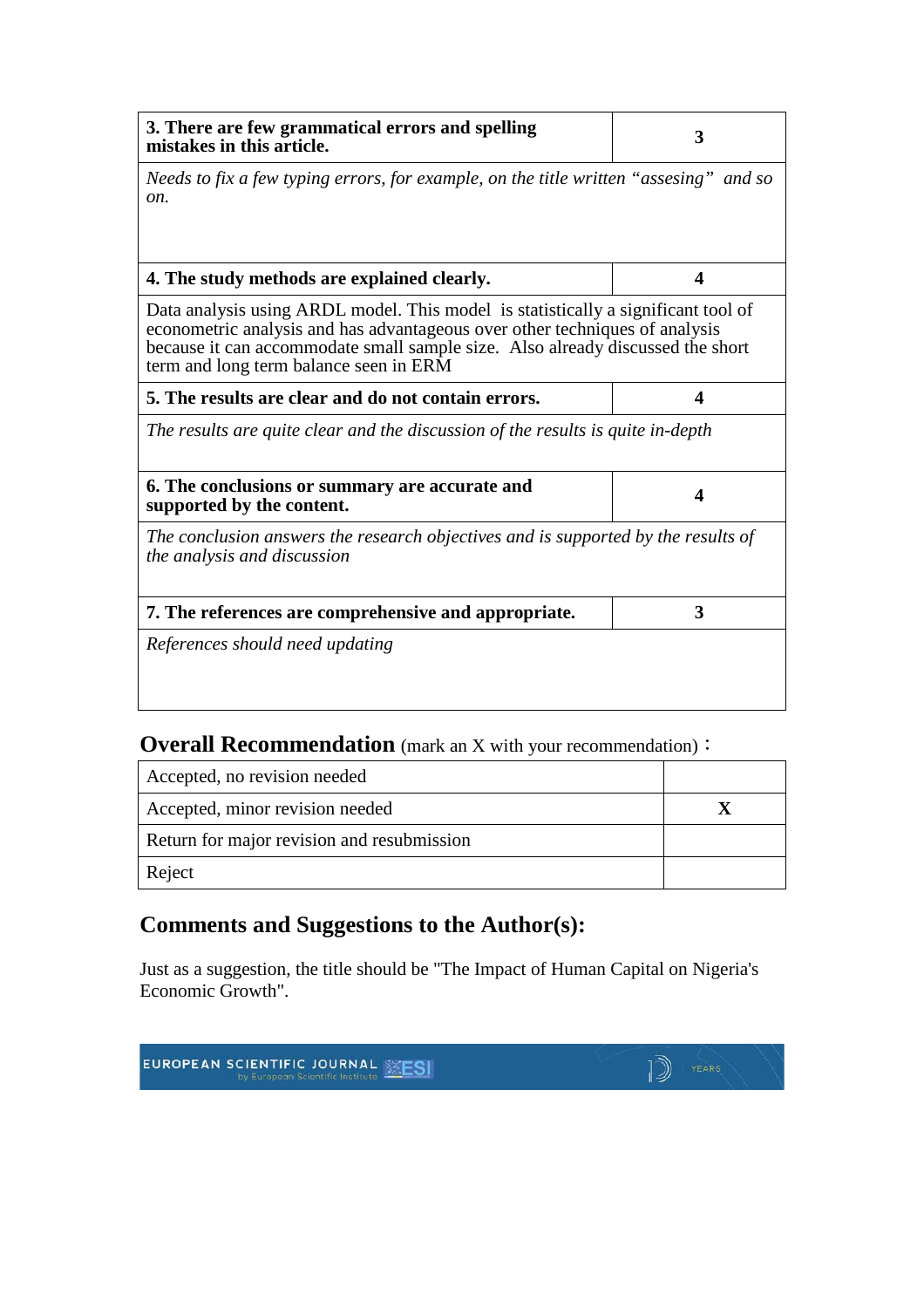# **ESJ** *Manuscript Evaluation Form 2021*

This form is designed to summarize the manuscript peer review that you have completed and to ensure that you have considered all appropriate criteria in your review. Your review should provide a clear statement, to the authors and editors, of the modifications necessary before the paper can be published or the specific reasons for rejection.

Please respond within the appointed time so that we can give the authors timely responses and feedback.

NOTE: ESJ promotes peer review procedure based on scientific validity and technical quality of the paper (not perceived the impact). You are also not required to do proofreading of the paper. It could be recommended as part of the revision. *ESJ editorial office would like to express its special gratitude for your time and efforts. Our editorial team is a substantial reason that stands ESJ out from the crowd!* 

#### Manuscript Title: **ASSESING THE IMPACT OF HUMAN CAPITAL ON ECONOMIC GROWTH OF NIGERIA**

ESJ Manuscript Number:

You agree your name is revealed to the author of the paper: Yes/**No**

You approve, your name as a reviewer of this paper, is available in the "review history" of the paper: **Yes**/No

You approve, this review report is available in the "review history" of the paper: **Yes**/No

#### **Evaluation Criteria:**

**Please give each evaluation item a numeric rating on a 5-point scale, along with a thorough explanation for each point rating.**

| <i><b>Questions</b></i>                                                       | <b>Rating Result</b><br>$[Poor]$ 1-5<br>[Excellent] |
|-------------------------------------------------------------------------------|-----------------------------------------------------|
| 1. The title is clear and it is adequate to the content of the<br>article.    | 5                                                   |
| (Please insert your comments)                                                 |                                                     |
| 2. The abstract clearly presents objects, methods and<br>results.             | 5                                                   |
| (Please insert your comments)                                                 |                                                     |
| 3. There are few grammatical errors and spelling<br>mistakes in this article. |                                                     |